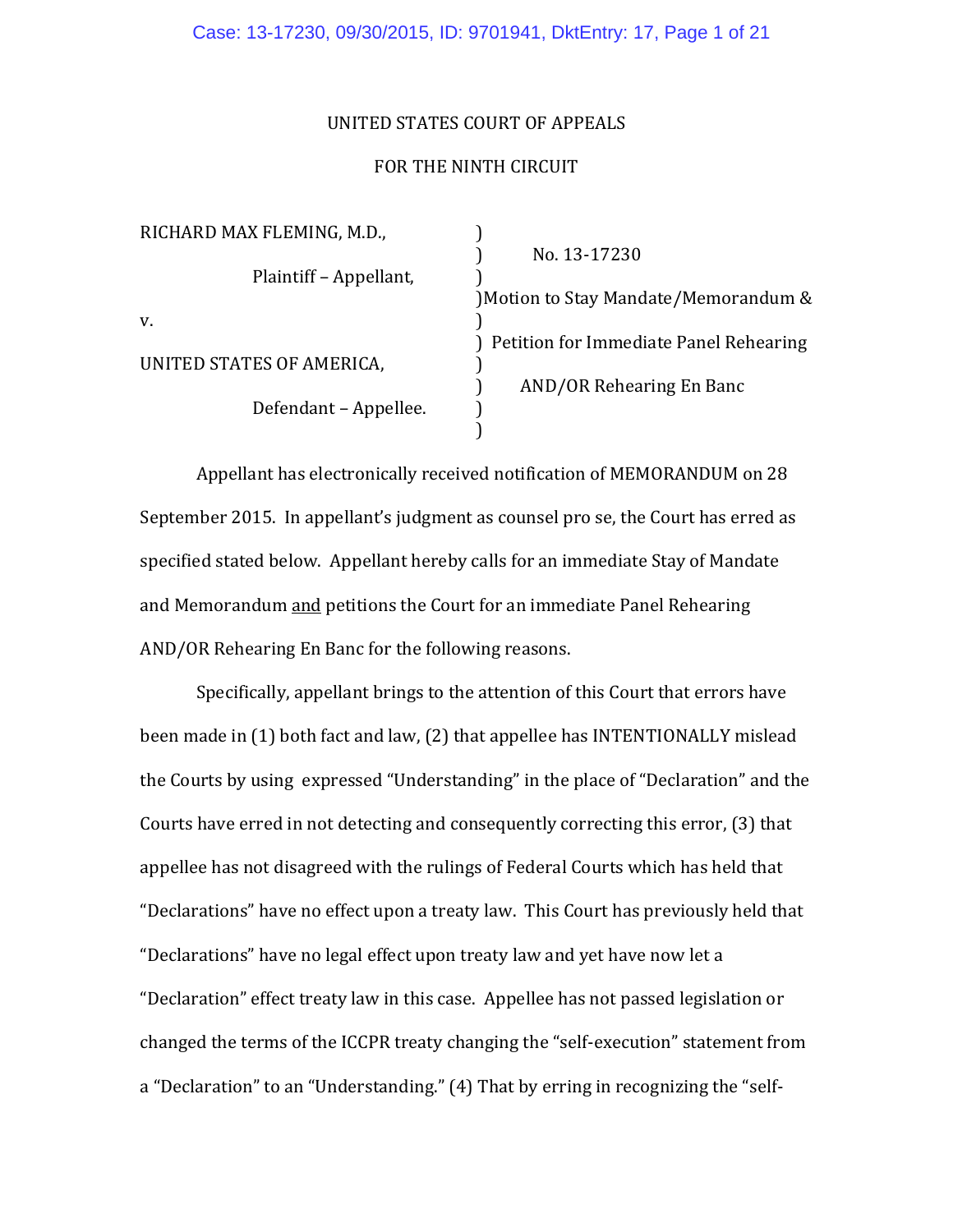execution" statement was a "Declaration" and not an "expressed Understanding" of the treaty as established by appellant's brief, this Court has produced a "conflict" between the ruling of this Court in this case and it's prior decisions. The Court cannot change the terms or meanings of the terms of a treaty. (5) A Rehearing En Banc session is necessary to secure/maintain this Courts uniformity. (6) The error in calling a "Declaration" an "expressed Understanding" introduces a significant factual and legal error, which is a Constitutional issue of "exceptional importance." Nationally and Internationally, this is a grave error. With this Court and the SCOTUS accepting a "Declaration" as an "expressed Understanding," in contrast to what appellee has expressly stated in FOUR World reports, where appellee stipulates that "all the necessary legislation was in place to provide for domestic effect of law," thereby as a matter of law making the treaty "self-executing."  $(6)$  Clearly there is a need for National Uniformity and execution of the Civil Rights of U.S. Citizens as signed and ratified into law (ICCPR treaty) pursuant to the U.S. Constitution.

#### **ARGUMENT**

On 28 September 2015, this Court held that the International Covenant on Civil and Political Rights (ICCPR) treaty, which was signed by President Carter on 5 October 1977 and ratified by the U.S. Senate on 8 June 1992, was unenforceable in U.S. Federal Courts stating that the ICCPR treaty was "not self-executing" because Congress ratified the ICCPR treaty with the "express Understanding" that it was not "self-executing" and subsequently appellant was not afforded Civil Rights or damages under this treaty. Treaty law is the law of the land as established by the U.S. Constitution (Article VI) and requires both Presidential and Congressional

 $\mathcal{L}$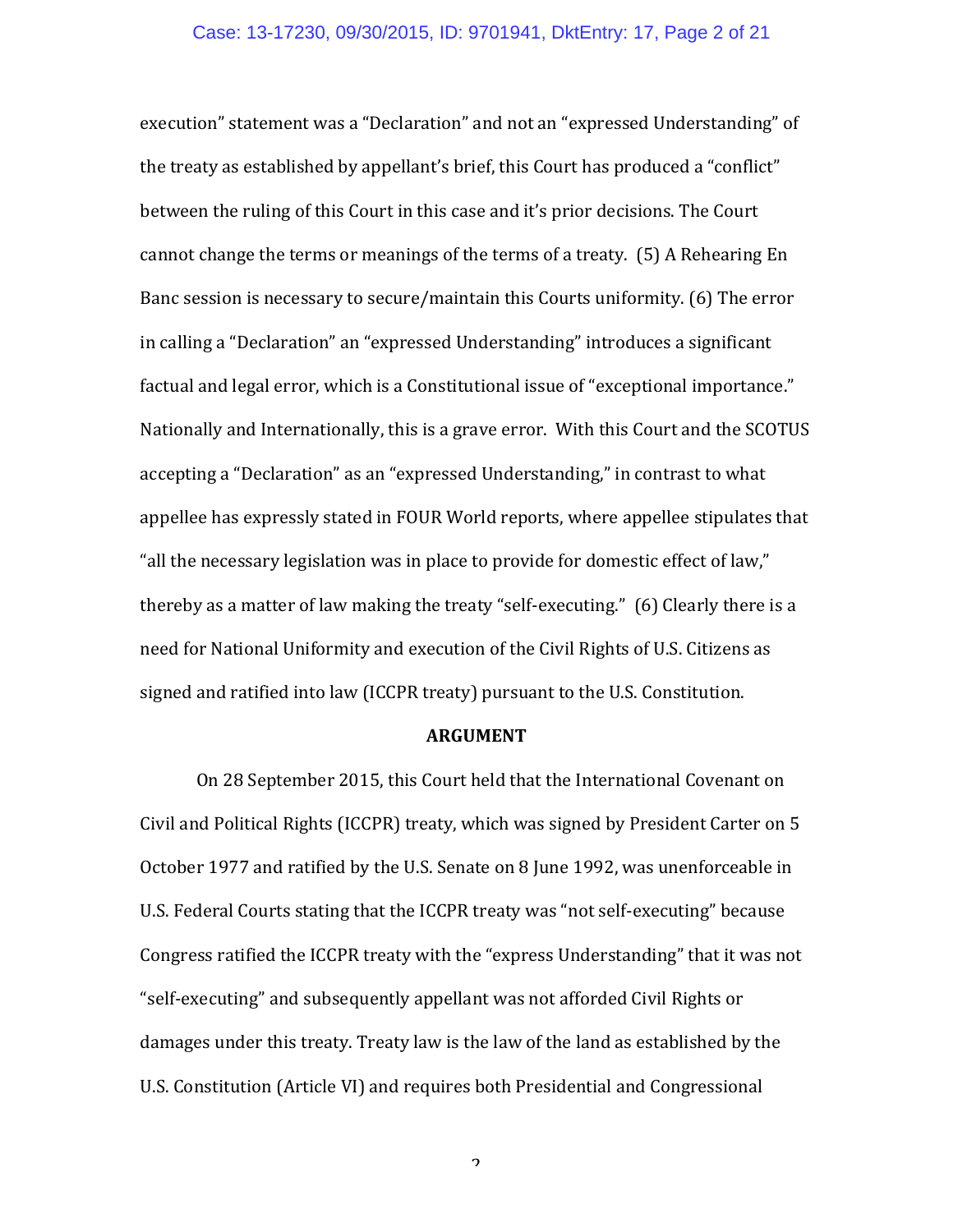(Article II, Section 2,  $\S$  2) action. To avoid confusion and error, and the problems faced by England, the Founding Fathers established a specific process limiting the power of the Senate to approve or disapprove treaties signed by the President. Subsequently treaties have been given specific terms (viz. "Declarations", "Understandings", "Reservations") with specific meanings to avoid confusion and incorrect application of those terms. The SCOTUS and other Federal Courts, including this Court have held that "Declarations" have NO impact on treaty law.

Both the Appellate Courts and the SCOTUS have, as established in Appellant's Opening and Reply Briefs, erred in referring to a "Declaration" of the treaty as an expressed "Understanding" of the treaty. It is **NOT!** Treaty laws and the Federal Courts, which have ruled on U.S.A. treaties, have utilized this very specific terminology and held true to the meanings of these terms to avoid the confusion; until the ICCPR treaty where the appellee has misrepresented the terms of the treaty and the Federal Courts have failed to correct this. The ICCPR treaty specifically stipulates what the U.S. Senate has defined as "Declarations", "Reservations" and "Understandings" of the ICCPR treaty. This cannot be changed by the Courts, nor arbitrarily changed by appellee. The definitions applied by appellee, determines the actual legal consequences of each term ("Declarations" vs. "Understandings") as defined by the Federal Courts.

Specifically, this Court of Appeals and other Federal Courts has held that "Declarations" have no effect upon treaty law. The self-executing statement so often referred to by appellee, is a "Declaration" and not an "expressed Understanding." The INTENTIONAL use of the term "expressed Understanding" by appellee when it

 $\mathbf{c}$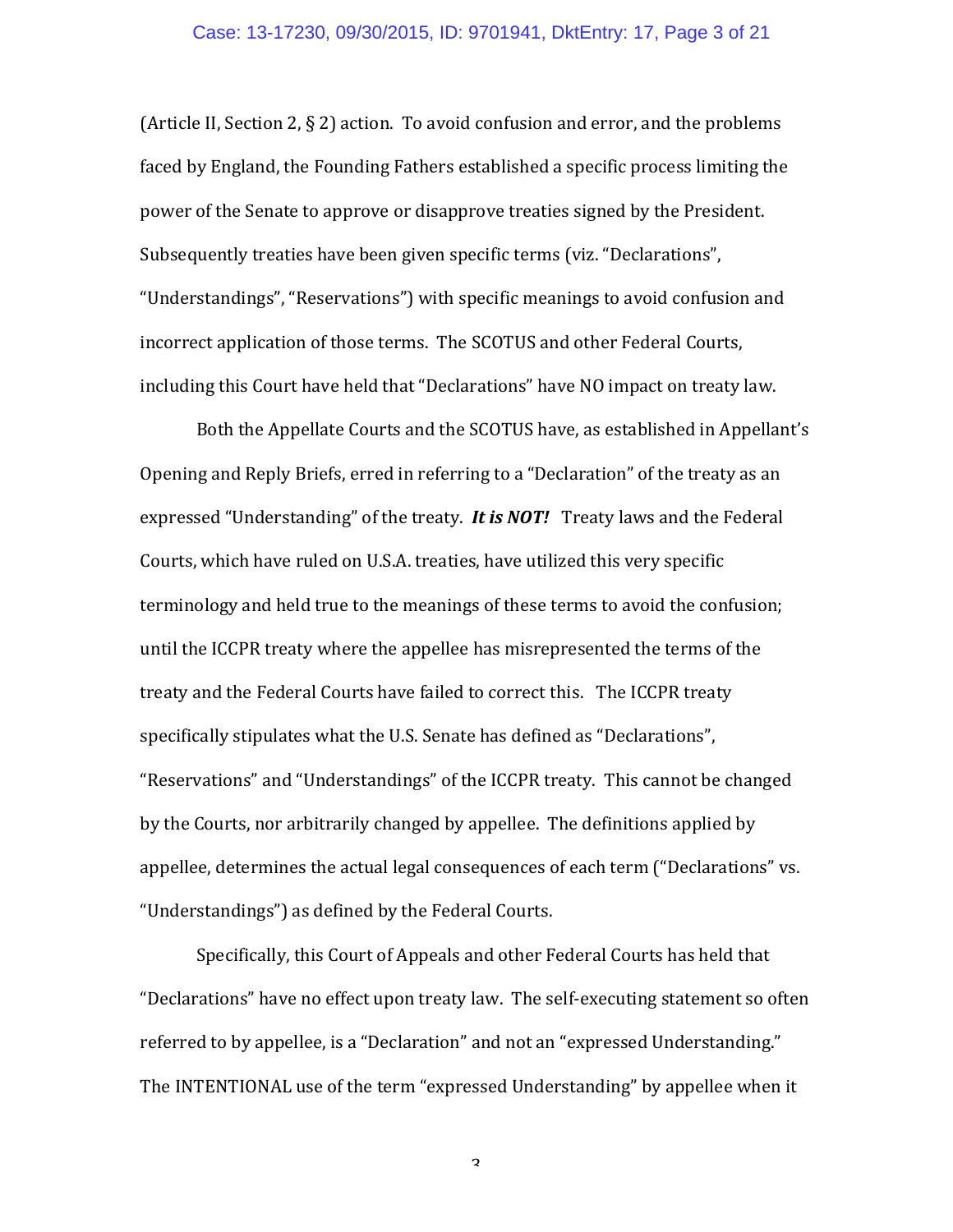#### Case: 13-17230, 09/30/2015, ID: 9701941, DktEntry: 17, Page 4 of 21

is clearly not an "Understanding" but rather a "Declaration" as defined by the U.S. Senate ratification of the treaty is an INTENTIONAL act of deception by appellee. Failure of the Federal Courts, including the SCOTUS to recognize this is disconcerting at best and a denial of Civil Rights as established by the ICCPR treaty is unconscionable. It is even more alarming when these Civil Rights was championed by the United States and Eleanor Roosevelt following WWII, in an effort to prevent a recurrence of the atrocities of Nazi Germany. For Article III Courts to deny these legal treaty obligations of the Federal Government to U.S. Citizens through the intentional misrepresentation of the term "expressed Understanding" by the appellee, violates the U.S. Constitution and prior rulings of Article III Courts.

This Court and other Article III Courts have ruled that "Declarations" have no effect upon treaty law and the obligations of the Nation State (viz. appellee) are not affected by any "Declaration." Furthermore, this Court, other Federal Courts and the SCOTUS has repeatedly allowed the appellee to erroneously misrepresent this "Declaration" as an "expressed Understanding" and have erroneously accepted appellee's statements that the "self-executing" statement is an "expressed Understanding." A reading of the actual "Understandings" of the ICCPR treaty (infra) shows this is clearly not the case.

Furthermore, if the Senate of the United States did not agree with these Federal Court rulings; specifically that "Declarations" have no effect upon treaty law, then it is the Constitutional obligation of U.S. Congress to either amend legislation or their ratification of the treaty, so as to reflect this disagreement and to Constitutionally correct this either by changing the "self-execution" statement to be

 $\lambda$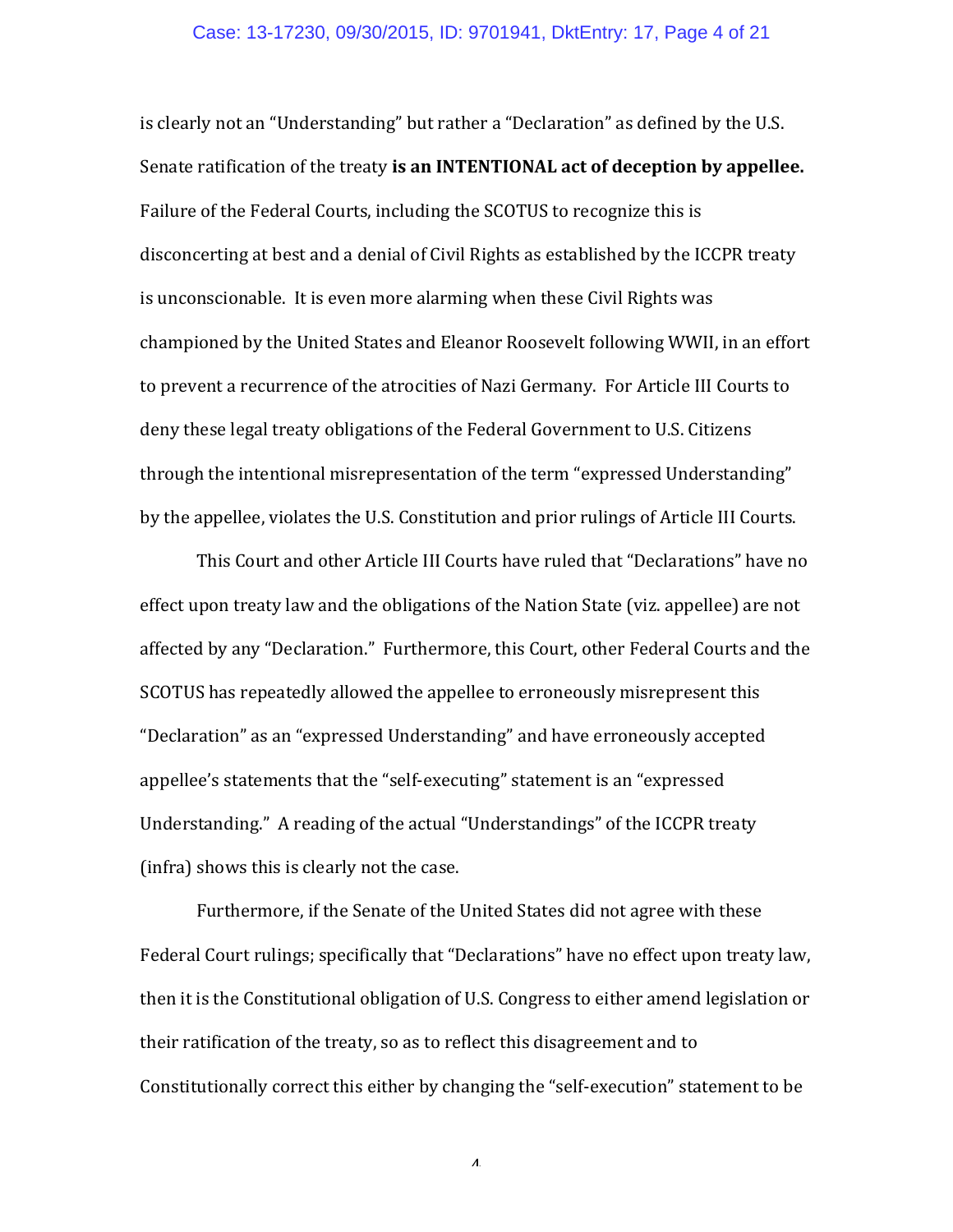an actual "expressed Understanding" or to negate the treaty. Since this has not happened and since the appellee has been made aware of this issue by appellant, failure to act by the Federal Government, along with it's persistent reports to the United Nations, must be interpreted as agreement with the Federal Courts rulings that "Declarations" have no legal effect upon treaty law. Instead the U.S. Federal Government (appellee), including the Department of Justice, has repeatedly stipulated in ALL FOUR of the World reports presented to the United Nations, that no additional legislation was required to be passed, because "all the necessary legislation was in place to provide for domestic effect of law" by the time the ICCPR treaty was ratified in 1992 by the U.S. Congress. The Courts have likewise held that a treaty IS SELF-EXECUTING when "all the necessary legislation was in place to provide for domestic effect of law." Since, the Senate and appellee have continued to stipulate the ICCPR treaty was "only ratified AFTER" it was determined the treaty met the Court criteria of a "self-executing" treaty AND since appellee has continued to hold that position in statements to the World, including input from the DOJ, then it can only be argued that the treaty is, by definition, SELF-EXECUTING!

The treaty is by definition "self-executing" as  $(1)$  having "all the necessary legislation was in place to provide for domestic effect of law." (2) Appellee continues to state this throughout ALL FOUR reports without change or alteration since 1994. (3) "Declarations" have no effect upon treaty law as established by the Federal Courts and therefore the "Declarations" are legally moot. (4) Appellee has not acted to change legislation or the language of the treaty or to take *any action* to reflect a desire that "Declarations" have an effect upon treaty law. Neither has the

 $\mathbf{r}$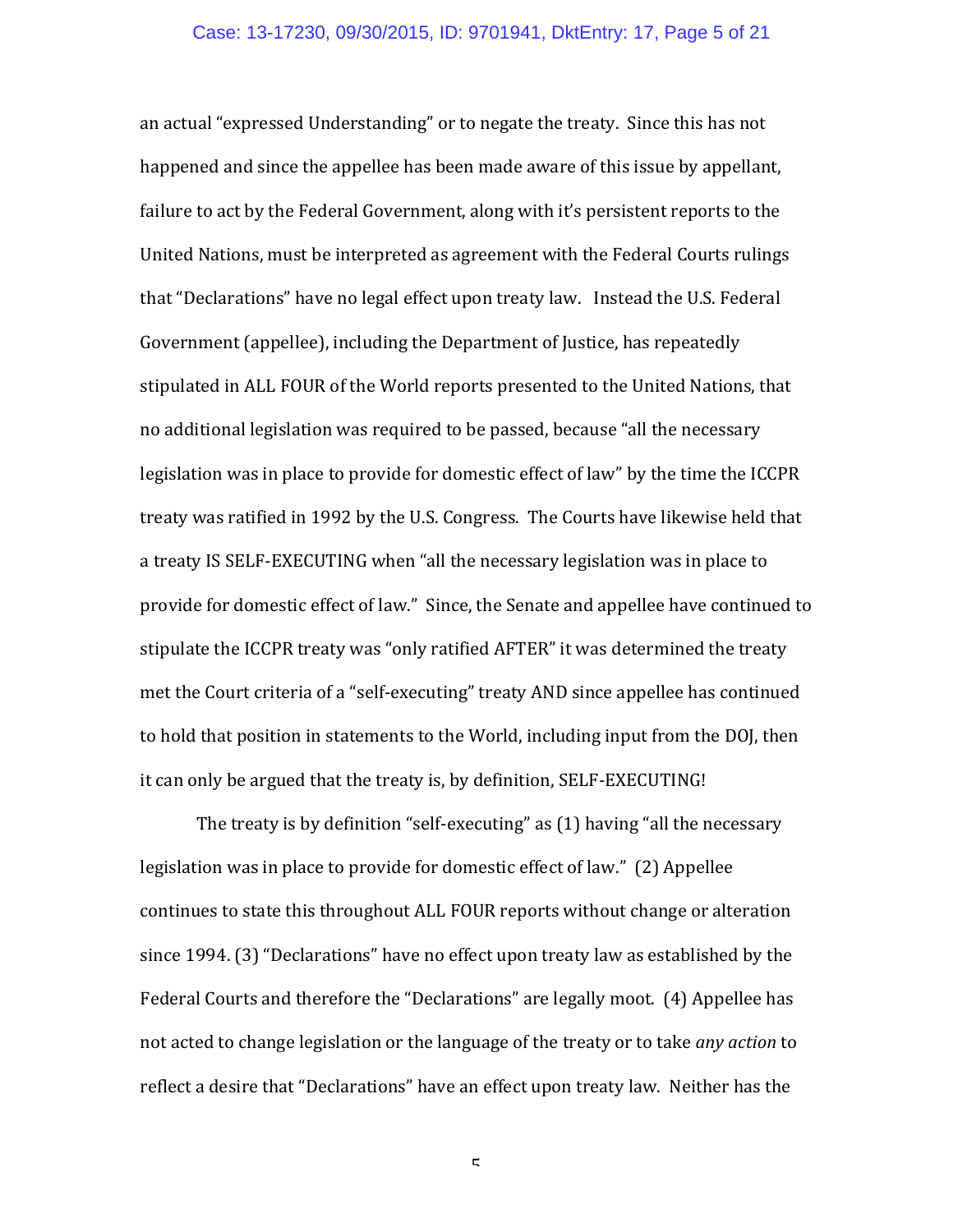U.S. Senate taken the necessary legislative action to indicate that it meant for the "self-execution" statement to have been an "expressed Understanding." It never has been an "expressed Understanding" and currently isn't listed as one - an action required by the Senate if it disagreed with the Federal Courts and finally (4) appellee has INTENTIONALLY mislead the Federal Courts by misrepresenting the term "expressed Understanding" and them repeatedly filling four reports to the United Nations, which are part of the World record, stipulating that the treaty was ratified by the Senate of the United States ONLY AFTER "all the necessary legislation was in place to provide for domestic effect of law" – the very legal definition of a "self-executing" treaty.

## **I. THE SELF-EXECUTING STATEMENT IS NOT AN "EXPRESSED UNDERSTANDING" OF THE ICCPR TREATY.**

The appellee and the Courts have misrepresented a "Declaration" regarding whether the ICCPR treaty is or is not "self-executing" by calling it an "expressed Understanding." This is an error and an INTENTIONAL misrepresentation by the appellee and an error on the part of the Courts, including both the SCOTUS and this Court in not correcting this error and applying the legal limits of "Declarations". Treaty terms may not be altered by the Courts or defendants; viz. the appellee. Nowhere in the "expressed Understandings" of the ICCPR treaty is there a discussion or statement regarding the execution of the treaty. If there were, then the expressed "Understandings" (infra) of the treaty would not be required. I.e. these "expressed Understandings" would be redundant and moot.

 $\boldsymbol{\mathsf{c}}$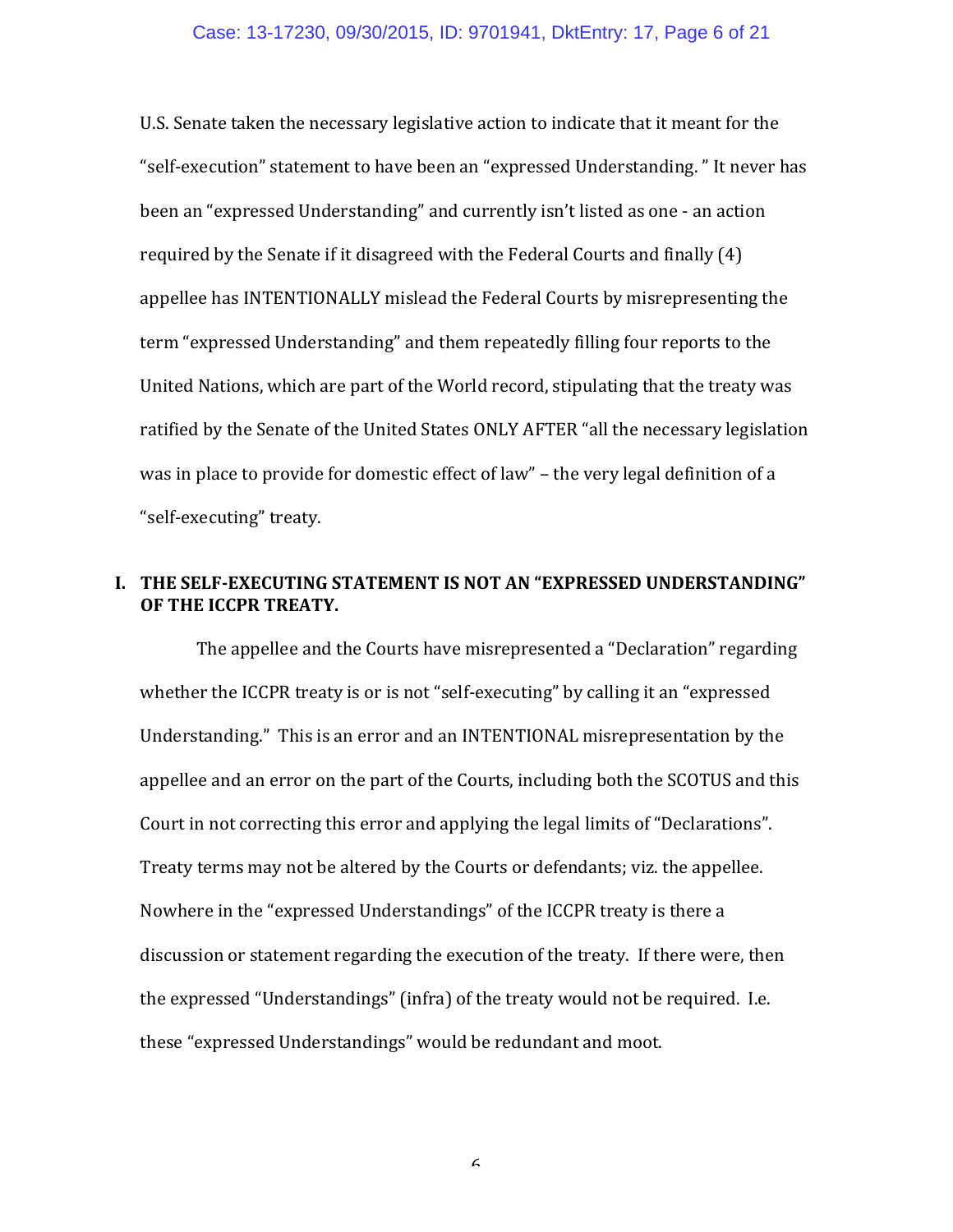The pre-ratification meetings of 2 April 1992 clearly state the Senates

"Declarations", "Reservations", "Understandings" and "Major Provision" to the

ICCPR treaty as stipulated to by appellee. The U.S. Senate did not modify these

terms when it ratified the ICCPR treaty on 8 June 1992 and has so stipulated when it

ratified the treaty. The U.S. Senate has not changed these terms since.

# **ICCPR PREAMBLE -- The States Parties to the present Covenant**

Considering that, in accordance with …recognition of the inherent dignity and of the equal and inalienable rights of all members of the human family is the foundation of freedom, justice ...,

Recognizing that these rights derive from the inherent dignity of the human person,

Recognizing that, ... the ideal of free human beings enjoying civil and political freedom and … can only be achieved if … everyone may enjoy his civil and political rights, ...,

Considering the obligation ... promote ... respect ... observance of, human rights and freedoms,

Realizing that the individual, having duties to other individuals and to the community to which he belongs, is under a responsibility to strive ... rights recognized in the present Covenant,

# **ICCPR Treaty Understandings**

II. The Senate's advice and consent is subject to the following understandings, which shall **apply to the obligations of the United States under this Covenant**:

(1) That the Constitution and laws of the United States guarantee ...those terms are used in Article 2, paragraph 1 and Article 26-to be permitted ... rationally related to a legitimate governmental objective. The United States further understands the prohibition in paragraph 1 of Article 4 upon discrimination ...effect upon persons of a particular status.

(2) That the United States understands the **right to compensation** referred to in Articles  $9(5)$  and  $14(6)$  to **require the provision of effective** and enforceable mechanisms... obtain compensation from either the responsible individual or the appropriate **governmental entity** ... of domestic law.

(3) That the United States understands ... paragraph  $2(a)$  of Article 10 to permit .... The United States further understands ...paragraph 3 of Article 10 does not diminish ... penitentiary system.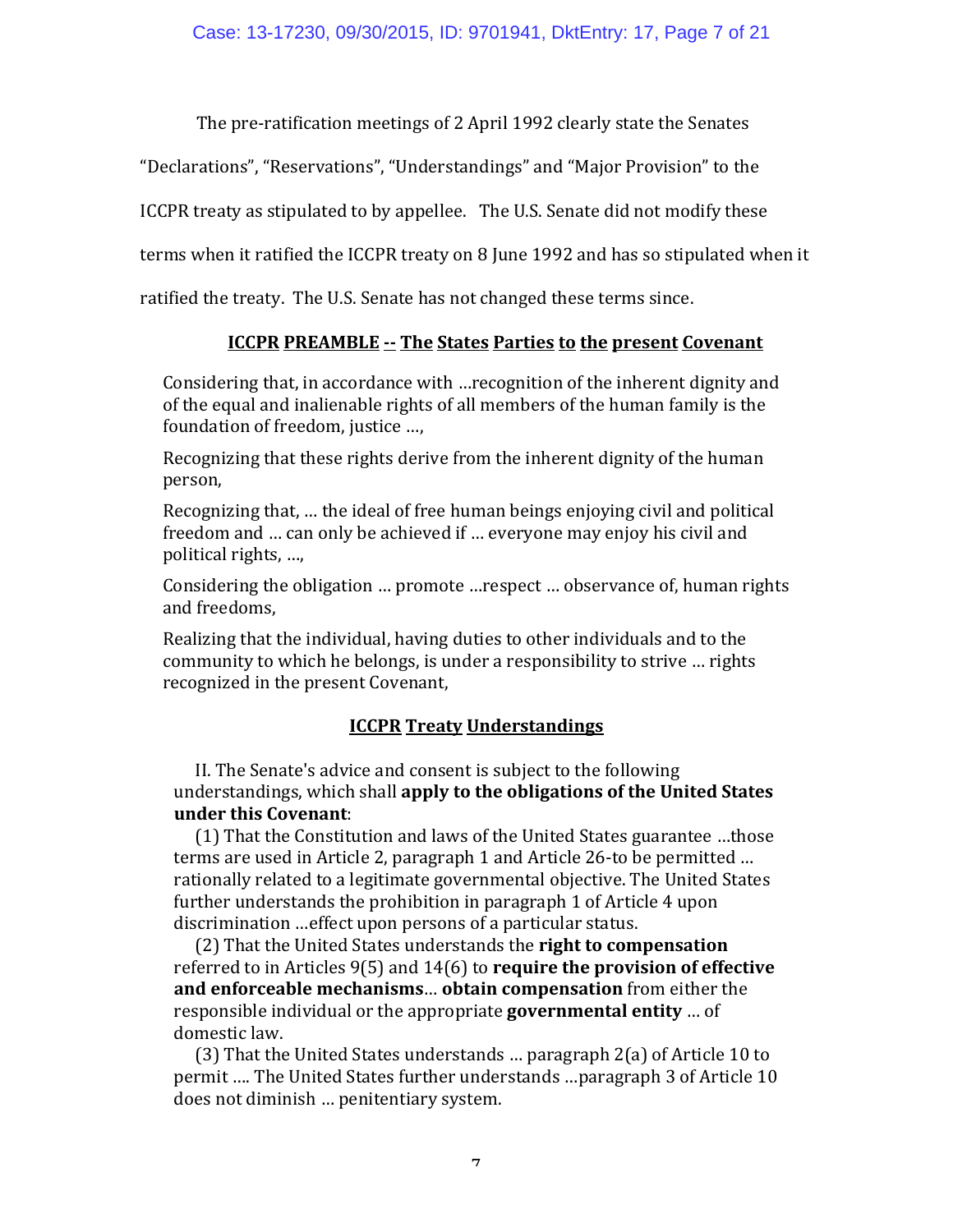$(4)$  That the United States understands that subparagraphs  $3(b)$  and  $(d)$ of Article 14 do not require .... The United States further understands .... paragraph  $3(e)$  does not prohibit a requirement ... to compel is necessary for his defense. The United States understands the prohibition ... double jeopardy in paragraph 7 to apply ... judgment of acquittal ... same governmental unit....

(5) That the United States understands that this Covenant shall be implemented ... for the fulfillment of the Covenant. (emphasis added) 138 Cong. Rec. S4781-01, 1992 WL 65154

### **ICCPR Treaty Reservations**

(1) That article 20 does not authorize or require legislation or other action by the United States ... protected by the Constitution and laws of the United States.

(2) That the United States reserves the right, subject to its Constitutional constrains, to impose capital punishment on any person ... below eighteen years of age. 

(3) That the United States considers itself bound by article ....

(4) That because U.S. law generally applies to an offender ...the United States does not adhere to the third clause of paragraph 1 of article 15. (5) ... the United States reserves the right, in exceptional circumstances, to treat juveniles as adults... who volunteer for military service prior to age 18.

If either appellee or the Court can show the appellant where in this list of

"expressed Understandings" or even within the "Reservations," the U.S. Senate has

stipulated that the ICCPR treaty is not "self-executing", then appellant would be both

impressed and perplexed. These "expressed Understandings" have NOT changed

since the treaty was ratified almost a quarter of a century ago.

The Ninth Circuit has repeatedly held that it has the responsibility to make

certain treaties are carried out accordingly to what they are understood by the

parties involved to mean. "Declarations" as established in appellant briefs are not

presented to the other parties of a treaty because they have no legal meaning as

established by our Federal Courts. Therefore, the treaty parties would not include a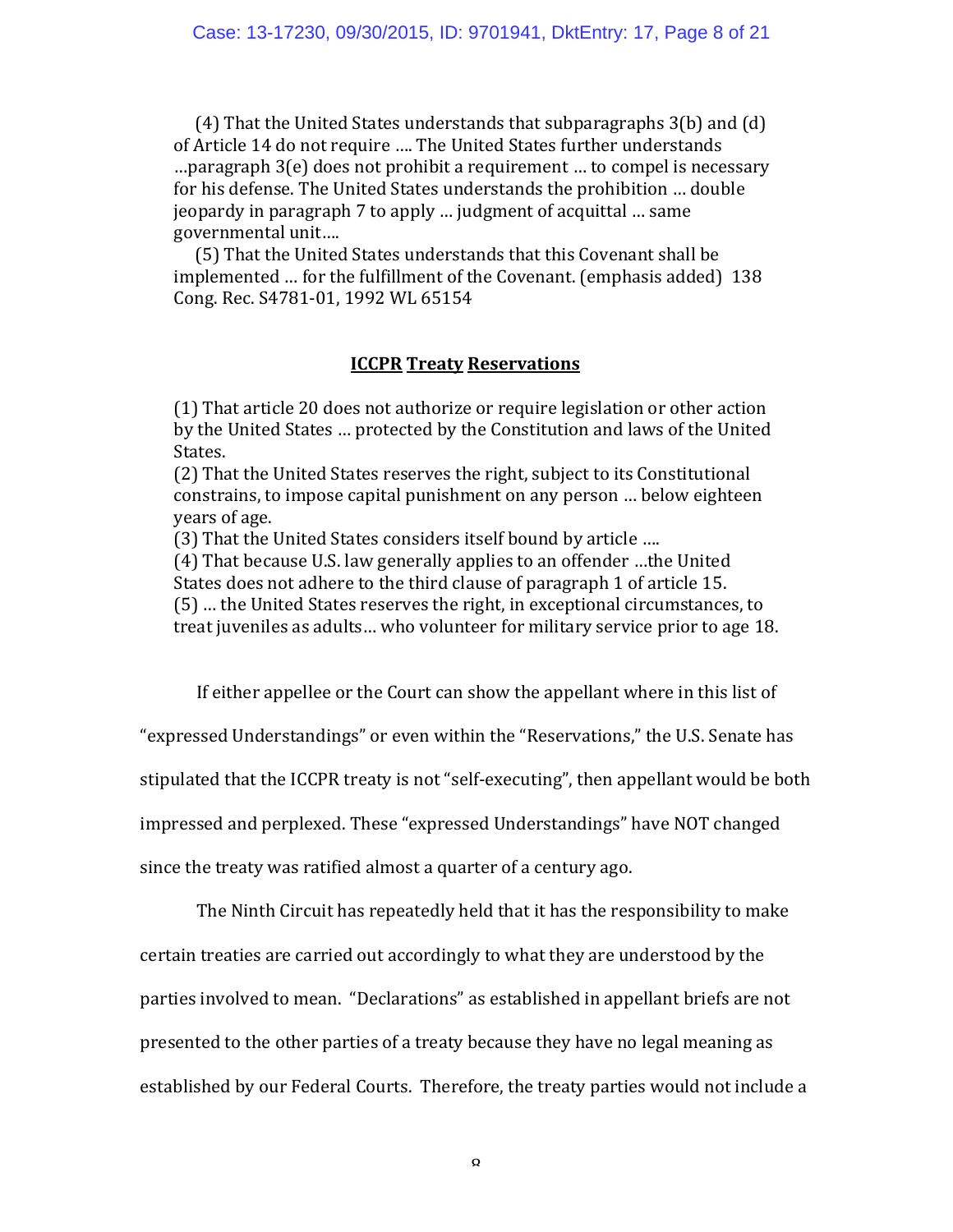"Declaration" in its interpretation of the meaning of the treaty. There is no

ambiguity in the ICCPR "Understandings," which show both the "Obligation" of the

U.S. Federal Government, including compensation to Citizens, nor the ICCPR

Preamble, which states the clear meaning of the treaty. The Courts have held, the

terms of the treaty (what the two parties to the treaty see) must be resolved

accordingly. Statements not seen as legally binding to a treaty (viz. "Declarations)

have no impact on the treaty nor it's meaning to the signatory parties.

It is our responsibility to see that the terms of the treaty are carried out, ... in accordance with the meaning they were understood to have (emphasis added) ...to protect the ...people. *Cree v. Flores*, 157 F.3d 762, 769 (9th Cir. 1998)

... **and in terms of the Treaty as a whole**. (emphasis added) *Cree v. Flores*, 157 F.3d 762, 770 (9th Cir. 1998)

... would naturally have understood the terms of the Treaty **and resolved any doubts and ambiguities in their favor**. (emphasis added) *Cree v. Flores*, 157 F.3d 762, 771 (9th Cir. 1998)

...the Court reasoned that it "has traditionally considered as aids to a treaty's interpretation its negotiating and drafting history...and **the postratification understanding of the contracting parties."** (emphasis added) 525 U.S. at 156. Northwest Austin Municipal Utility District Number One v. Holder, 2009 WL 788635 (U.S.), 21 (U.S. 2009)

Appellee has clearly stated on each of the FOUR World reports it has

issued to the United Nations regarding implementation of the ICCPR treaty, that

it's interpretation of the ICCPR treaty is that it IS "self-executing" by definition

("having all of the necessary legislation in place to provide for domestic effect of

law") as of its "ratification," giving rights and protections to U.S. Citizens under

domestic law. This includes the 24 August 1994 report, the two reports filed 21

October 2004 and the fourth report filed 30 December 2011.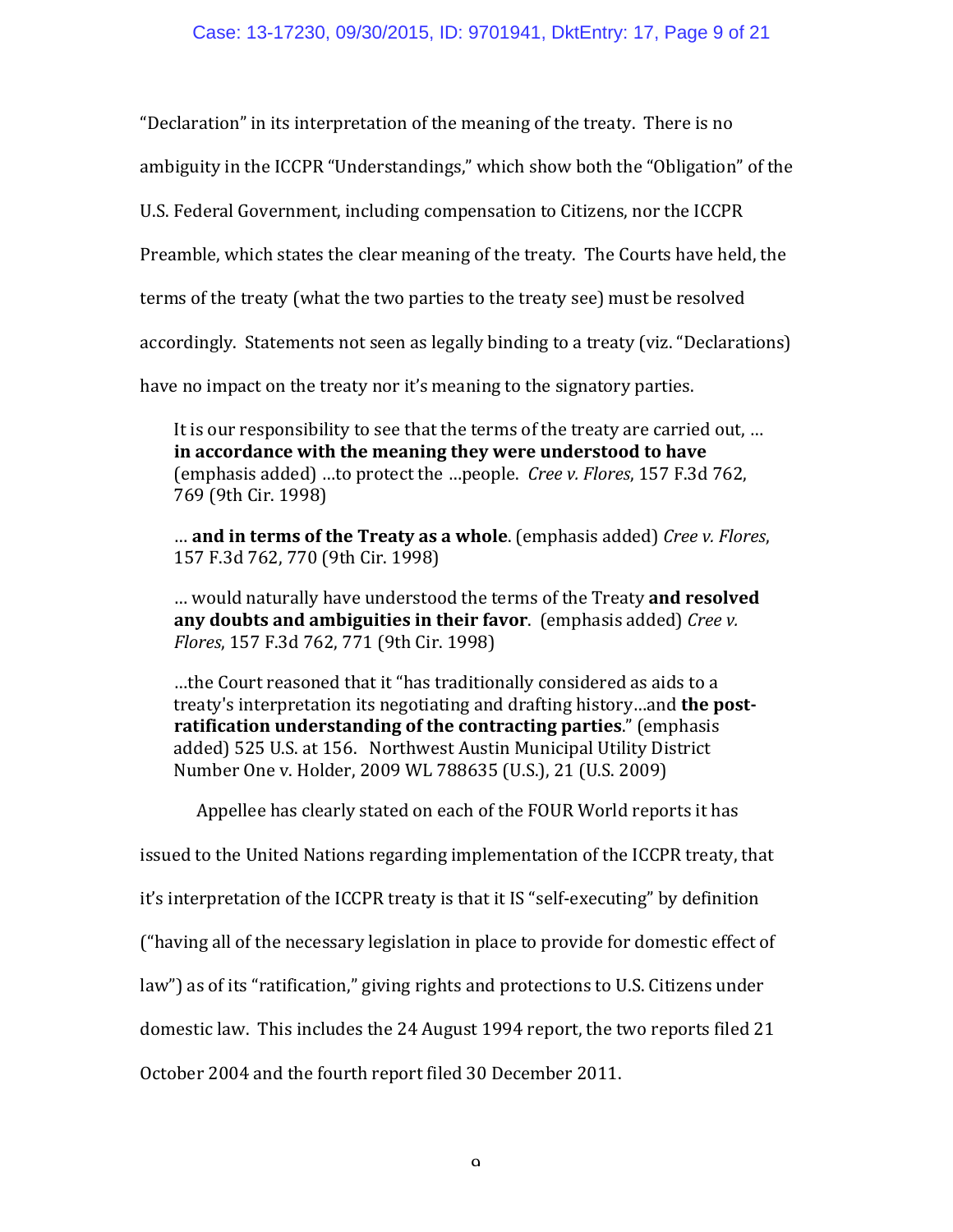121. Duly ratified treaties are binding on the United States ... "supreme Law of the Land" under Article VI, cl. 2 of the U.S. Constitution. .... In other instances, **the United States does not take any new legislative action to accompany its ratification because the substantive obligations set forth in a particular treaty are already reflected in existing domestic law. For example, because the human rights and fundamental freedoms** guaranteed by the **International Covenant on Civil and Political Rights (other than those to which the United States has taken a reservation)** have long been protected as a matter of federal constitutional and statutory law, it was not considered necessary to adopt special **implementing legislation to give effect to the Covenant's provisions in domestic law** (emphasis added). Thus, that important human rights treaty was ratified in 1992 shortly after the Senate gave its advice and consent. (Common Core Document of U.S.; Fourth Periodic Report to U.N. Committee on Human Rights concerning ICCPR. December 2011)

Appellee has stipulated on the record that "a non self-executing treaty becomes self-executing once there is legislation to carry it out. (p. 21 of appellant brief). There is in fact NO AMBIGUITY here. The Ninth Circuit has held that it has the OBLIGATION to enforce treaties as they are signed and ratified and pursuant to the U.S. Constitution, they are the *LAW OF THE LAND*. There is NO "expressed Understanding" limiting the execution, nor U.S. Citizen rights under the ICCPR treaty. Calling a horse a cow because it has four legs doesn't make it a cow. Calling something an "expressed Understanding" when it is NOT an "expressed Understanding" doesn't make it so! The appellee has made it very clear on the World record that it considers the ICCPR treaty duly ratified and having done so only after meeting the legal definition of a "self-executing" treaty (infra), recognizes its responsibilities to U.S. citizens accordingly.

This Court and other Federal Courts, including the SCOTUS, have repeatedly erred is stating that the U.S. has an "expressed Understanding" that the ICCPR treaty is not self-executing. In fact, it is not an "expressed Understanding" and appellee has

1 $\Lambda$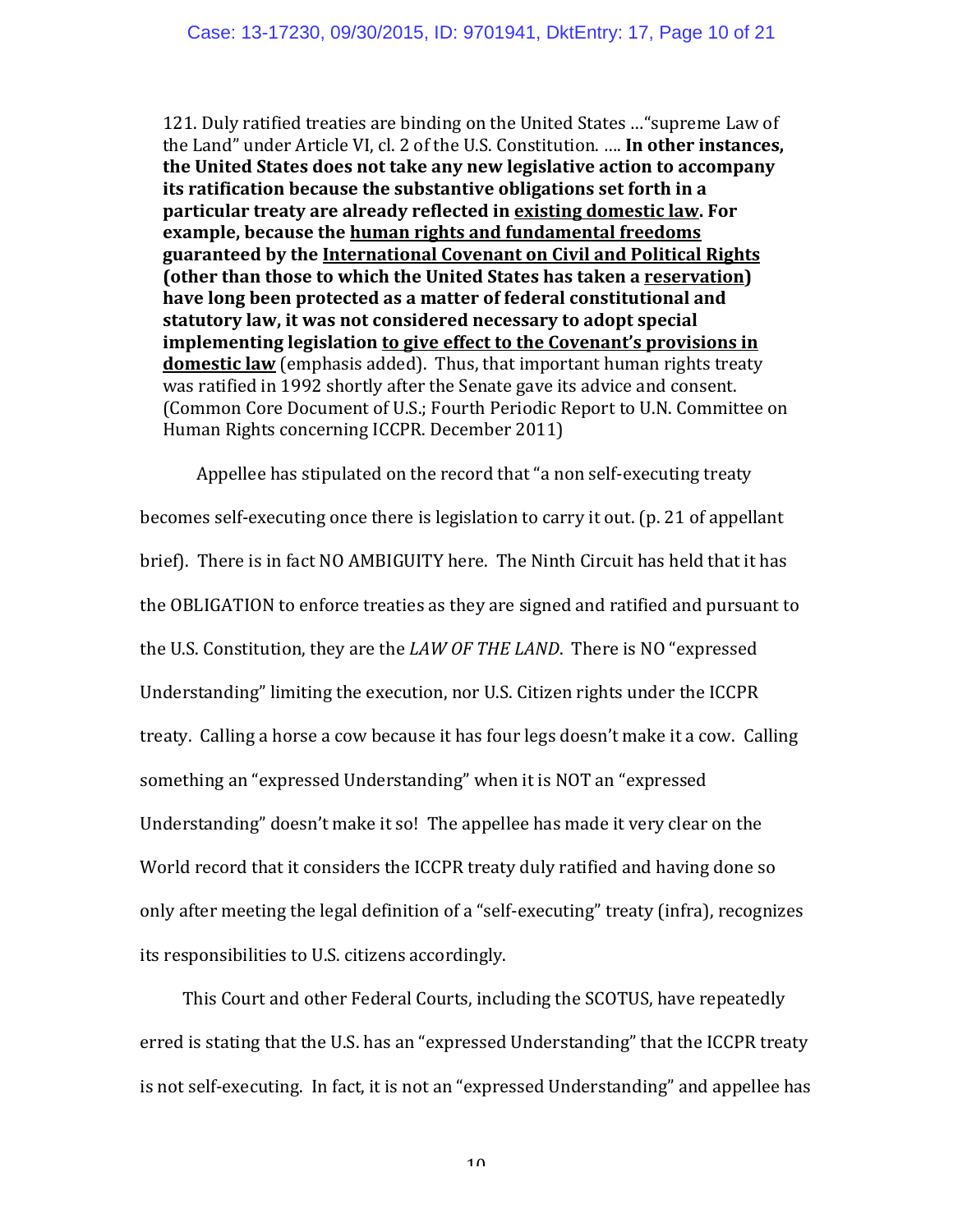stipulated on the World record the "obligation" of the U.S. Federal Government to implement under domestic effect of law, the Civil rights and remedies in the ICCPR treaty minus any "Reservations." The five "Reservations" noted supra, do not limit the "execution" of the ICCPR treaty.

### II. Declarations have no effect upon treaty law.

As a Matter of Law, the Federal Courts have held that "Declarations" have no effect upon treaty law. As such they are moot to the rights of U.S. Citizens, the interpretation by other signatory parties as to the meaning of the treaty and the obligation of the United States (appellee) as a signatory of the International Treaty as signed by the President of the United States and ratified by the United States Senate.

… A **declaration is not part of a treaty in the sense of modifying** ….**The treaty is law. The Senate's declaration is not law....the Senate's power under Article II extends only to the making of reservations** that require changes to a treaty before the Senate's consent will be efficacious. .... (emphasis added) See INS v. Chadha, 462 U.S. 919, 103 S.Ct. 2764, 77 L.Ed.2d 317 (1983). *Igartua-De La Rosa v. U.S.*, 417 F.3d 145, 190-91 (1st Cir. 2005)

A "Declaration" is NOT law and does NOT change a treaty and a declaration, as held by the Federal Courts, differs legally from a "Reservation" (defined supra). See *Restatement,* (supra) at § 314, cmt. d. "*<u>A</u> declaration is not presented to the other international signatories as a request for a modification of the treaty's terms. Hence, the different signatories are operating under the original treaty and not some modification of it.*" As such, "Declarations" are not part of the treaty as defined (supra) by the Ninth, nor First Appellate Courts of the United States.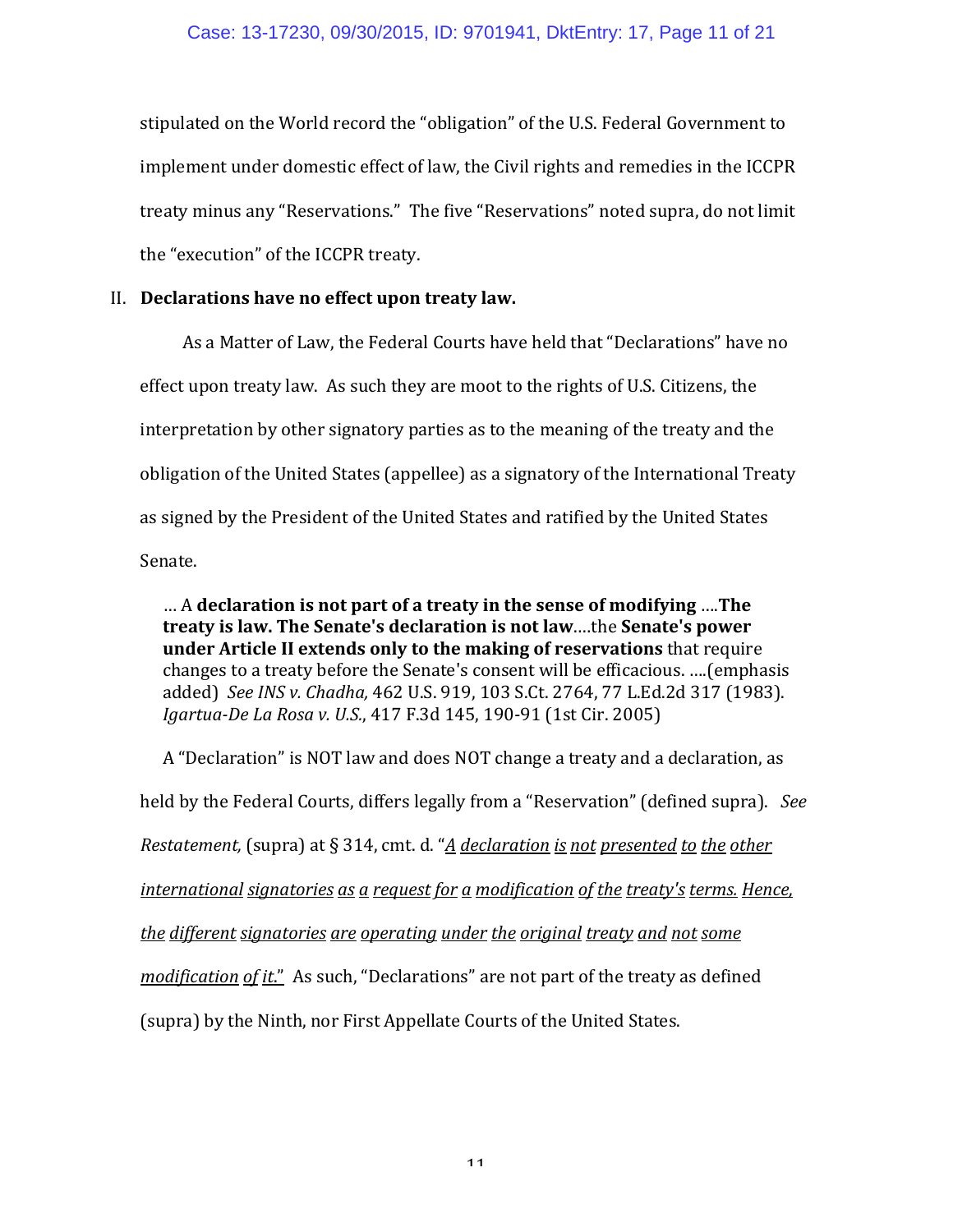Furthermore, the Federal Courts have held that "Declarations" made by the U.S.

Senate are NOT law and that the "Constitutional power" of treaty negotiations by the

U.S. Senate is limited to making "Reservations" not "Declarations."

... The courts must undertake their own examination of the terms and context of each provision in a treaty ... The **Senate's declaration is not law.** ... the **Senate's power** under Article II **extends only** to the making of **reservations**.... (emphasis added) See INS v. Chadha, 462 U.S. 919, ... *Igartua-De La Rosa v. U.S.*, 417 F.3d 145, 190-91 (1st Cir. 2005)

As a result, "Declarations" have no bearing upon treaty law and as such cannot be

used to limit the execution of a treaty. Neither should a "Declaration" be

misrepresented as an "expressed Understanding" nor as a "Reservation" as it has

been here.

The SCOTUS has also held that the U.S. Senate "cannot" alter the terms or

conditions of a treaty once signed by the President. It can only ratify or not ratify a

treaty.

By the Constitution (art. 2,  $\S$  2) ... the treaty must contain the whole contract between the parties, and the power of the Senate is limited to a ratification of such terms as have already been agreed upon between the President, acting for the United States, and the commissioners of **the other contracting power. The Senate has no right to ratify the treaty and introduce new terms into it**, which shall be obligatory upon the other power, although it may refuse its ratification, or make such ratification conditional upon the adoption of amendments to the treaty. (emphasis added) *The Diamond Rings*, 183 U.S. 176, 183-85 (1901)

The Senate **has no right to ratify the treaty and introduce new terms** ... it may refuse its ratification, or make such ratification conditional upon the adoption of **amendments** to the treaty. (emphasis added) The Diamond *Rings*, 183 U.S. 176, 183 (1901)

As a matter of law, even if the U.S. Senate wanted to modify the terms and

conditions of a treaty, it cannot once signed by the President of the United States. As

stated, the treaty was signed by the President on 5 October 1977 and ratified by the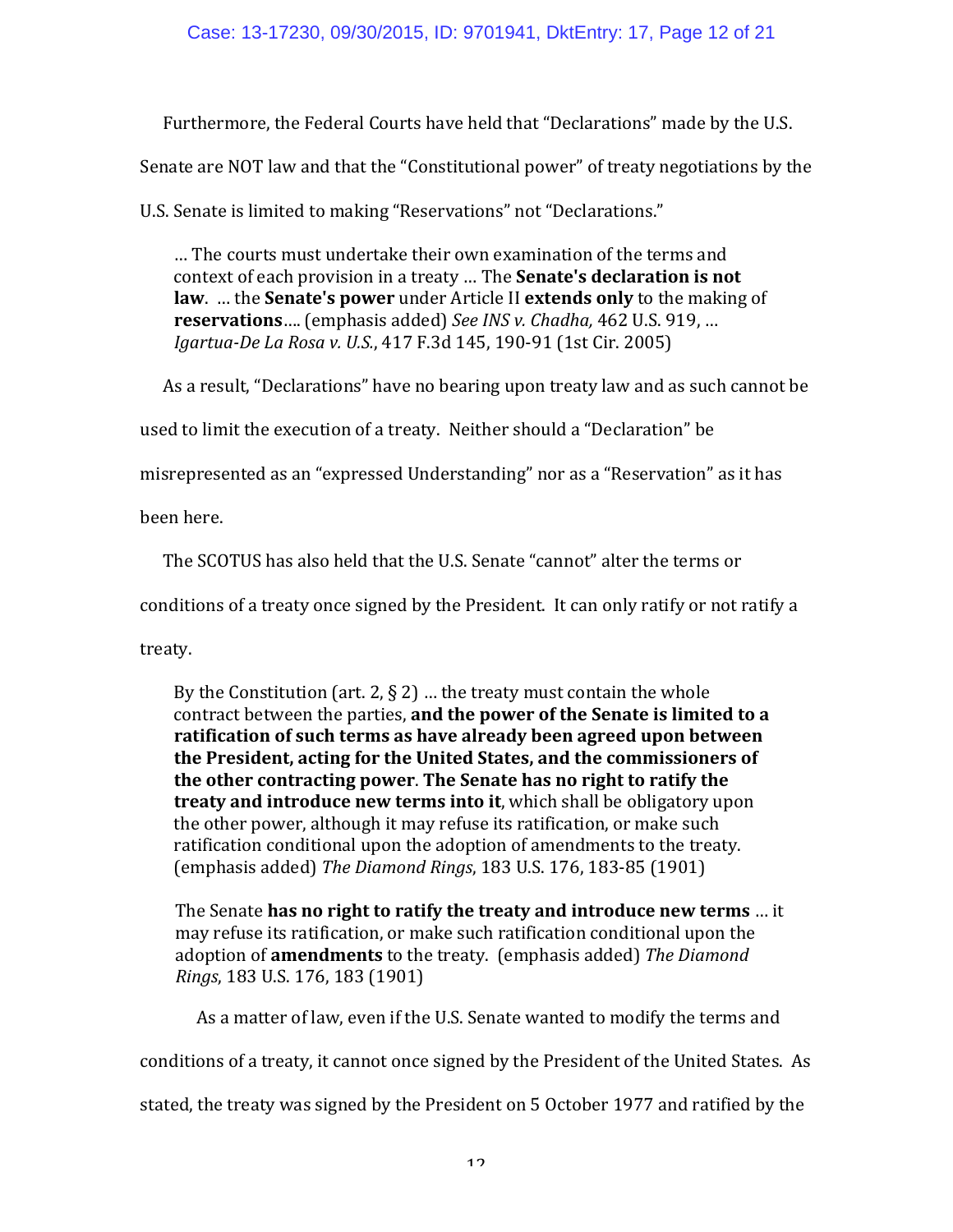Senate  $\theta$  June 1992. Fifteen years is more than adequate time to renegotiate a treaty should the U.S. Senate not agree with the terms and conditions of the treaty. The Senate did not renegotiate the treaty. As held by the Federal Courts, as a matter of law, "Declarations" made by the Senate are not law and do not effect treaty obligations.

## III. By definition, treaties are self-executing if all the necessary legislation is in place to provide for domestic effect of law.

A treaty, which has all the necessary legislation in place to provide for

domestic effect of law, is by definition a "self-executing" treaty. The Restatement of

Foreign Relations clearly defines a self-executing treaty as one, which has domestic

effect of law. The Federal Courts have not disagreed with this, neither has the

Congress/Senate of the United States.

2) When an international agreement to which the United States is a party, manifests an intention that its provisions **shall be effective under the** domestic law ... interpreted by the courts as self-executing under the law of the United States... (emphasis added) Restatement (Second) of Foreign Relations Law  $\S 154 (1965)$ 

At such time as it becomes apparent that the treaty provides for domestic effect

of law, the treaty is by definition "self-executing."

(1) A treaty ... in conformity with the constitutional limitations indicated in § 118, that manifests an intention that it **shall become effective as domestic law** of the United States at the time it becomes binding on the United States (a) is self-executing in that it is effective as domestic law of the United States, and (b) supersedes, inconsistent provisions of **earlier acts of Congress** ... (emphasis added) Restatement (Second) of Foreign Relations Law  $\S$  141 (1965)

As so clearly stipulated to FOUR times on the World record, most recently in

December of 2011, appellee has made it clear that appellee's INTENT was and is,

that the ICCPR treaty is in fact, "self-executing."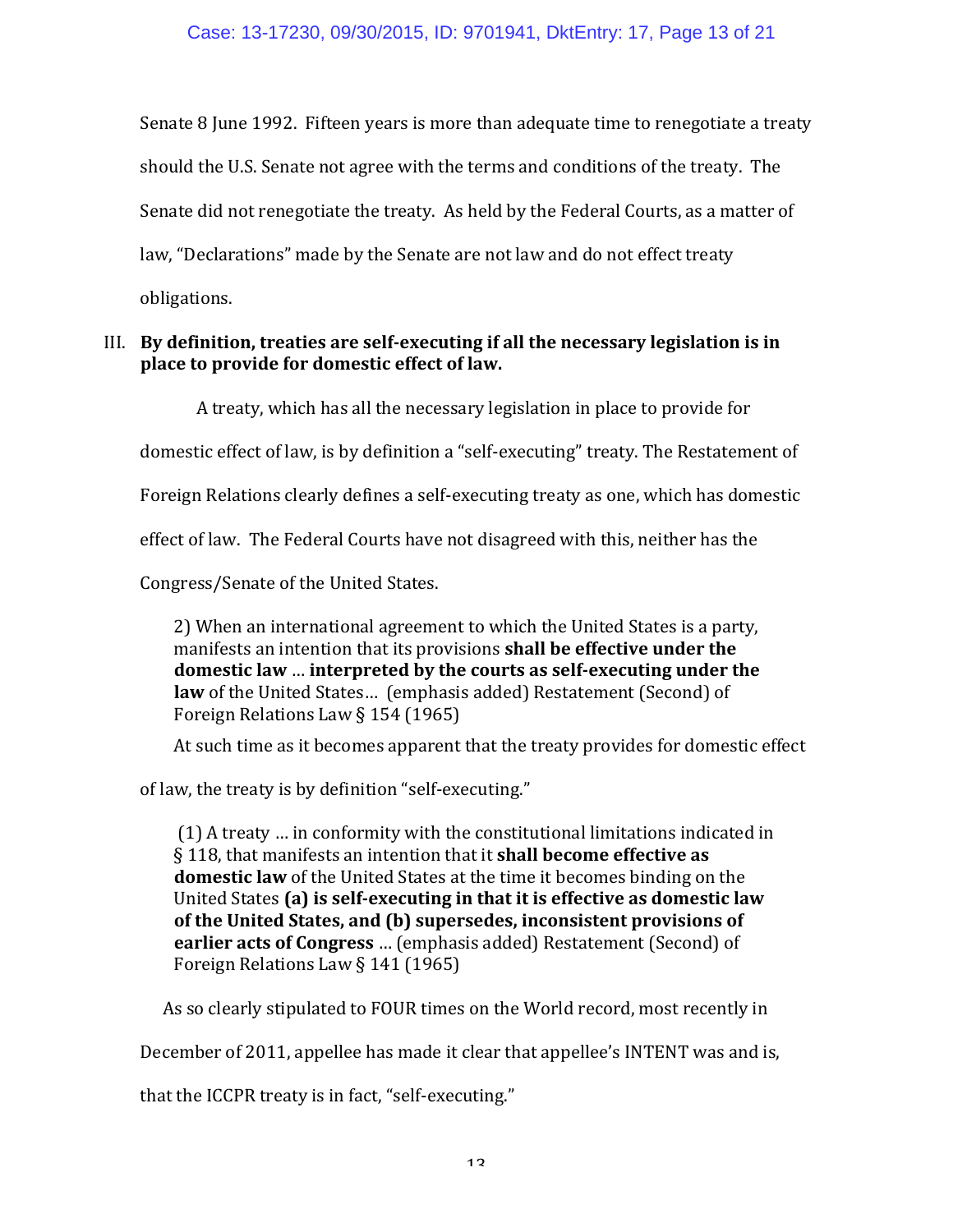121. Duly ratified treaties are binding on the United States ... "supreme Law of the Land" under Article VI, cl. 2 of the U.S. Constitution. .... In other instances, **the United States does not take any new legislative action to accompany its ratification because the substantive obligations set forth in a particular treaty are already reflected in existing domestic law. For example, because the human rights and fundamental freedoms** guaranteed by the **International Covenant on Civil and Political Rights (other than those to which the United States has taken a reservation)** have long been protected as a matter of federal constitutional and statutory law, it was not considered necessary to adopt special **implementing legislation to give effect to the Covenant's provisions in domestic law** (emphasis added). Thus, that important human rights treaty was ratified in 1992 shortly after the Senate gave its advice and consent. (Common Core Document of U.S.; Fourth Periodic Report to U.N. Committee on Human Rights concerning ICCPR. December 2011)

There is no ambiguity in the appellee's written records, which explicitly

specify the ICCPR treaty was ratified ONLY AFTER the United States had ALL the

necessary legislation in place to establish substantive rights under domestic law.

Ergo, it is by definition self-executing. To "Declare" it is not, but to ratify the treaty

only after the necessary legislation is in place to provide for domestic effect of law,

making the treaty "self-executing" violates logic and the law. Appellee cannot say

one thing to the Courts and another to the World.

...the United States does not take any new legislative action to accompany its ratification ... the substantive obligations ... **are already reflected in existing domestic law**. (emphasis added) - (Fourth Periodic Report)

Similarly the Courts cannot say "Declarations" have no legal effect upon a

treaty and then give a "Declaration" legal effect upon this treaty.

*This Court has specifically held that a treaty is self-executing when it is* 

enforceable in domestic courts without *implementing legislation*.

A treaty is self-executing when it is automatically enforceable in domestic courts without implementing legislation. Serra v. Lappin, 600 F.3d 1191, 1197 (9th Cir. 2010)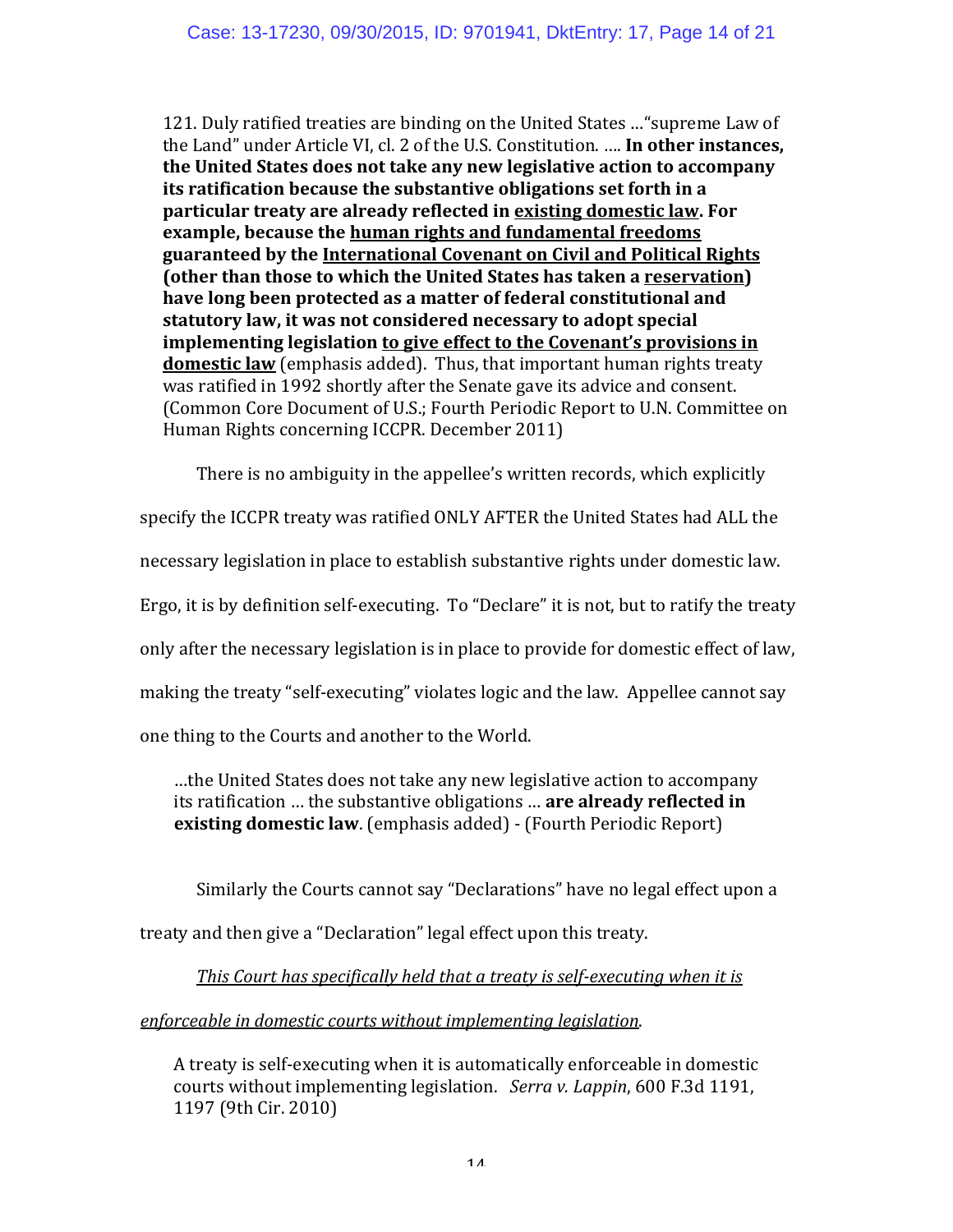Appellee has "expressly" stated in its World Reports of the ICCPR treaty, that all the necessary legislation was in place before the treaty was ratified. Appellee has stated this not once, but four times. The Federal Courts have also held that the U.S. State Departments interpretation provided in these reports, along with the DOJ input in these reports, clearly demonstrates appellee's "intention" of treaty implementation of U.S. Citizen domestic rights and remedies as so clearly stipulated to.

We are also persuaded by **the State Department's interpretation** (emphasis added).... ("Respect is ordinarily due the reasonable views ... the meaning of an international treaty."). *Garcia v. State*, 17 P.3d 994, 997 (Nev. 2001)

THIS COURT has specifically held that a treaty *is self-executing* when it is

enforceable in domestic courts without implementing legislation.

A treaty is self-executing when it is automatically enforceable in domestic courts without implementing legislation. Serra v. Lappin, 600 F.3d 1191, 1197 (9th Cir. 2010)

The documents surrounding the ICCPR treaty confirm not only a self-

executing treaty by virtue of the above arguments but also a judicial remedy intent

by it's very wording, as established in the First Circuit Court of Appeals.

The negotiating history of the ICCPR reinforces the clear language of this treaty establishing individual, enforceable rights on behalf of persons situated as are Appellants, and obligating the United States to provide a judicial remedy in its courts to vindicate their violation. **To conclude** otherwise is to ignore the plain words of the treaty as well as our basic constitutional duty to interpret international agreements as the Law **of the Land**. (emphasis added) *Igartua v. U.S.*, 626 F.3d 592, 633 (1st Cir. 2010)

Since it is the position of the U.S. Government (appellee) that the ICCPR treaty

was not ratified until all the necessary legislation was in place to provide for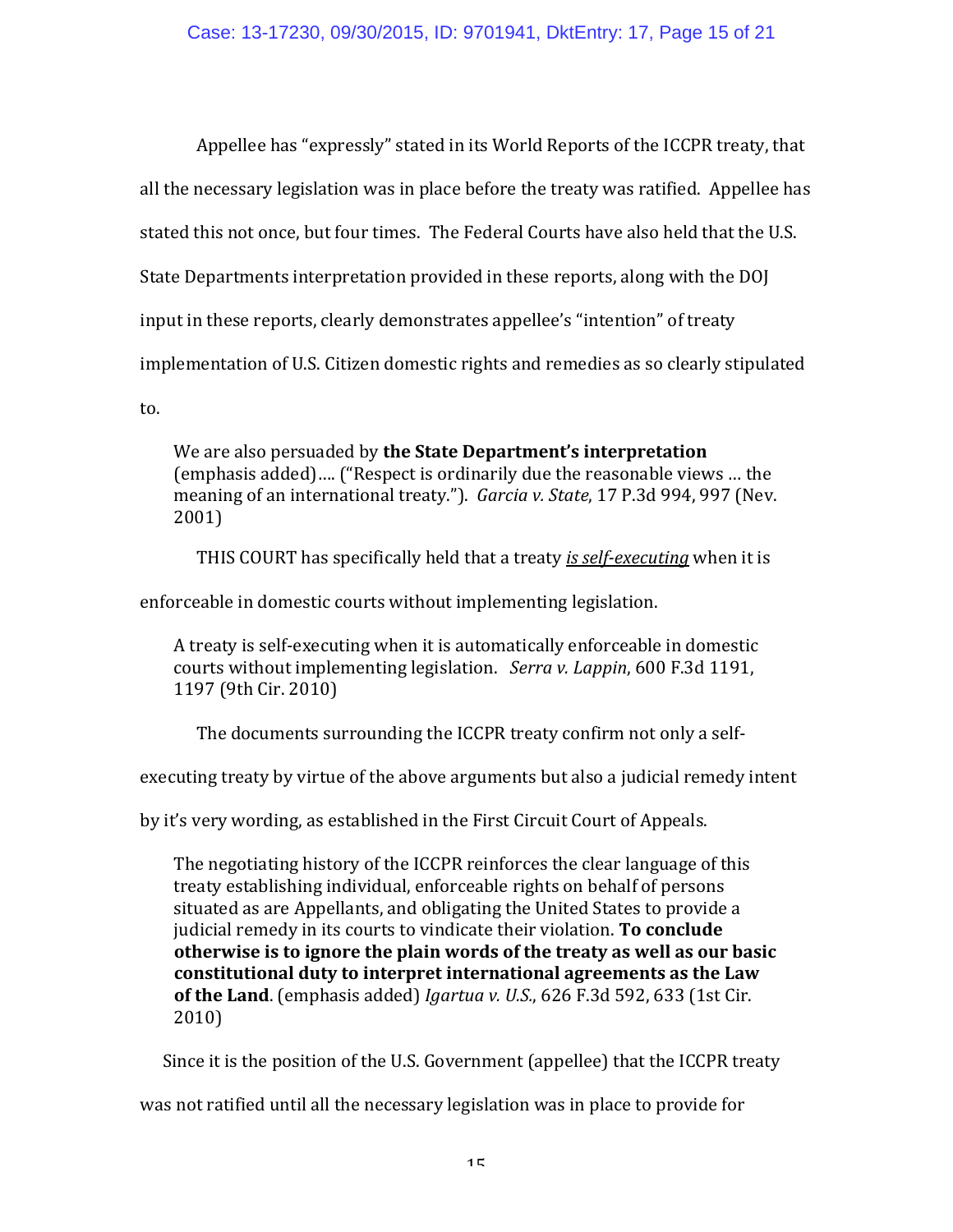domestic effect of law AND the Courts including THIS COURT, have held that this makes a treaty "self-executing;" the ICCPR treaty is as a matter of fact and law, "selfexecuting" with obligatory judicial remedies to appellants. The Court has erred in taking appellee's misrepresentation of a "Declaration" as an "expressed Understanding." The Court has erred in not declaring the ICCPR treaty "selfexecuting" when all the necessary legislation was in place to provide for domestic effect of law at the time of treaty ratification.

IV. Appellee has taken no action to demonstrate it intended for the **"Declaration"** to be anything other than a "Declaration." It's only actions have been to affirm the "self-execution" of the ICCPR treaty through it's failure to act legislatively to change or negate the treaty and it's affirmative action taken through FOUR World reports defining the treaty as only being ratified after all the necessary legislation was in place to provide for Domestic Effect of Law; making the treaty legally self-executing.

The ICCPR treaty was ratified 8 June 1992 following Presidential signature on 5 October 1977. During the 23 years, which have since passed, the U.S. Senate has not once attempted to negotiate changes in the treaty. The treaty has not been revoked. The "Understandings" have not changed.

Despite Federal Court ruling that "Declarations" have no legal effect upon a treaty and that the Senate is limited is it's ratification of a treaty, there has been no effort to act to address these issues. Instead, appellee has repeated reported to the World that "all necessary legislation was in place to provide for domestic effect of law" before the treaty was ratified. The appellee and specifically the U.S. Senate has never debated or challenged this.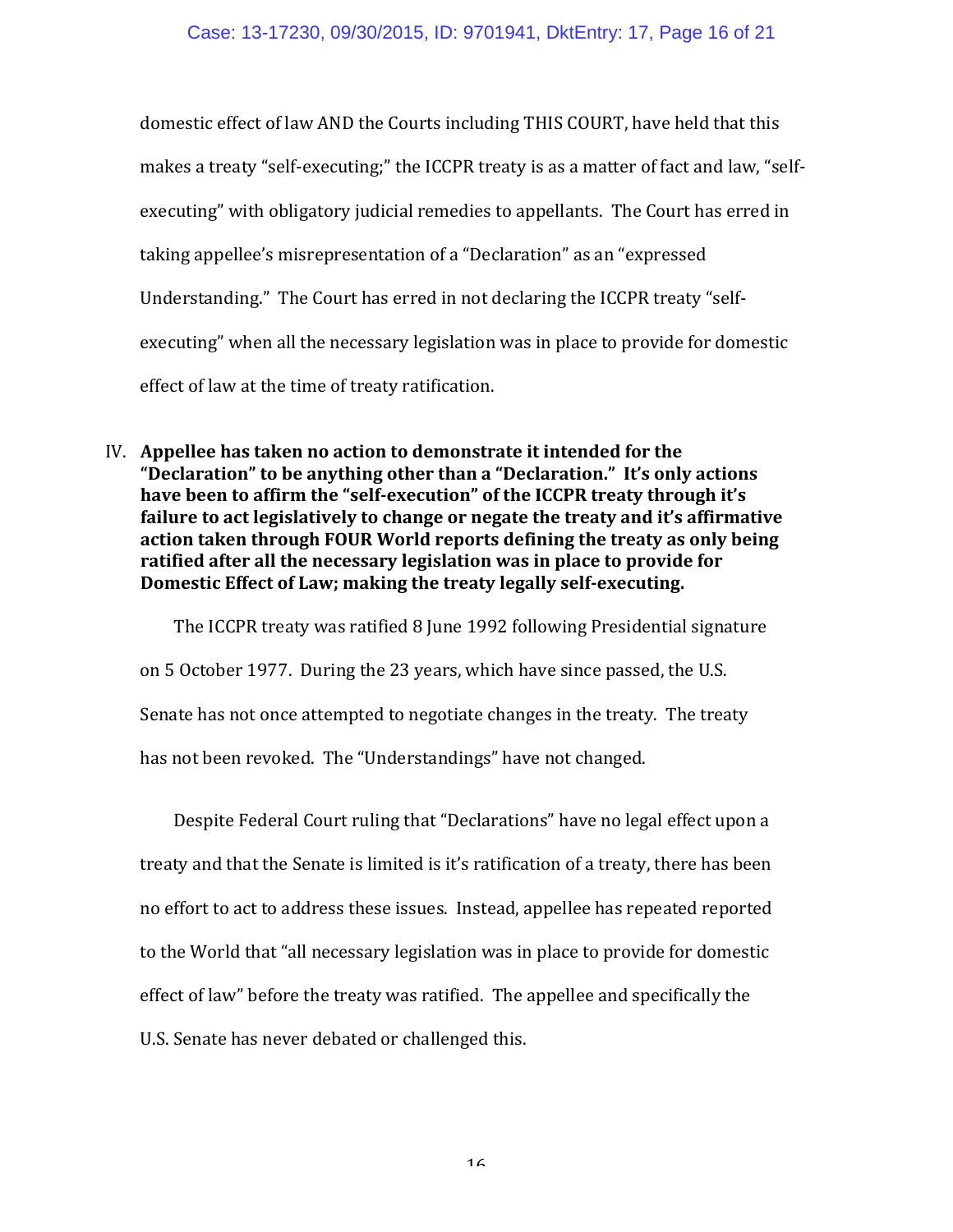$...$  the United States does not take any new legislative action to accompany its ratification ... the substantive obligations ... are already reflected in existing domestic law. (Fourth Periodic Report)

A treaty is **self-executing when** it is automatically enforceable in domestic courts without implementing legislation. (emphasis added) Serra v. Lappin, 600 F.3d 1191, 1197 (9th Cir. 2010)

We are also persuaded by **the State Department's interpretation** (emphasis added).... ("Respect is ordinarily due the reasonable views ... the meaning of an international treaty."). Garcia v. State, 17 P.3d 994, 997 (Nev. 2001)

... the meaning attributed to treaty provisions by the **Government agencies** charged with their negotiation and enforcement is entitled to great weight, *id.* at 184-85., (emphasis added) Northwest Austin Municipal Utility District Number One v. Holder, 2009 WL 788635 (U.S.), 20 (U.S.,2009)

THIS COURT has held that a treaty IS "SELF-EXECUTING" when the necessary

legislation is in place to provide for domestic effect of law. Additionally, it has

noted that the most important determinant is the "objective(s) of its creators"

which is clearly noted in the PREAMBLE of the ICCPR treaty (supra).

There are at least four relevant factors ... is **self-executing:** (1) "the **purposes of the treaty and the objectives of its creators,"** ... (emphasis added) .... *Islamic Republic of Iran v. Boeing Co.*, 771 F.2d 1279, 1283 (9th Cir. 1985)

The Courts have also held *these rights are enforceable*. There has been no

legislative action taken by appellee despite Federal Court rulings that there are

enforceable rights under the ICCPR treaty.

A proposal by the United States at the Second Session of the Commission regarding the enforcement of the rights created by the ICCPR pursuant to Article 2 also sheds light on the intentions of the United States regarding both the question of **self-execution** and the enforcement of these rights by the courts of the United States. ...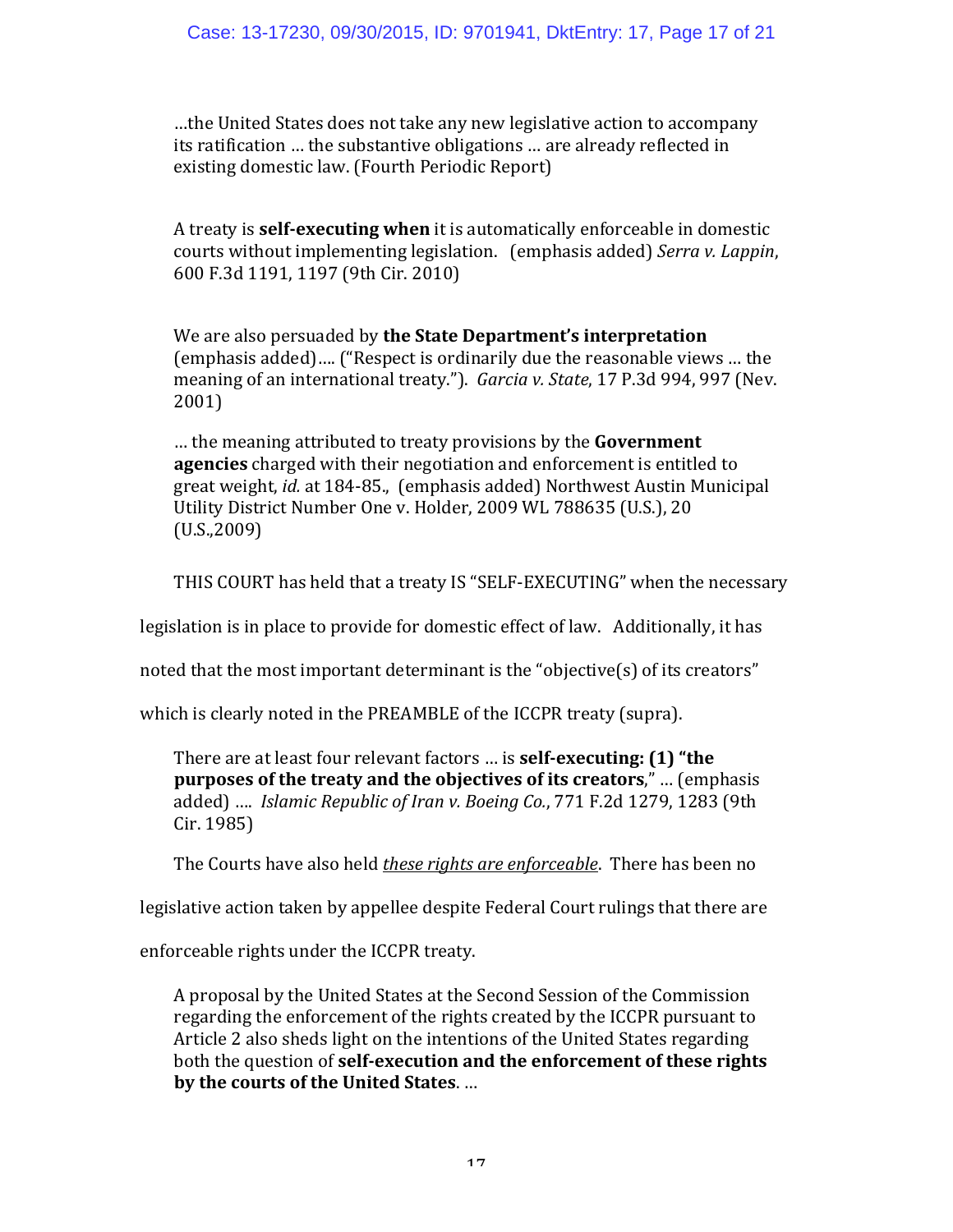a)  $\ldots$  to all persons under its jurisdiction, including citizens  $\ldots$ , the enjoyment of these human rights and fundamental freedoms;

b) that any person whose rights or freedoms are violated *shall have an* effective remedy, whether the violation has been committed by persons acting in an official capacity;

c) that such remedies *shall be enforceable by a judiciary* (emphasis added) whose independence is secured....<sup>53</sup> *Igartua v. U.S.*, 626 F.3d 592, 631-32 (1st Cir. 2010)

The negotiating history of the ICCPR reinforces the clear language of this treaty establishing individual, enforceable rights on behalf of persons situated as are Appellants, and obligating the United States to provide a judicial remedy in its courts to vindicate their violation. **To conclude otherwise is to ignore the plain words of the treaty as well as our basic constitutional duty to interpret international agreements as the Law of the Land**. (emphasis added) *Igartua v. U.S.*, 626 F.3d 592, 633 (1st Cir. 2010)

Further, the conclusion that the ICCPR creates individual rights, enforceable in the courts of the United States, is abundantly clear **from the negotiating history of the Treaty**. (emphasis added) *See generally* Bossuyt, *supra* note 34. Illustrative of this is the Report of the Commission on Human Rights, 5th Session (1949), 9th Session (1953) .... *Igartua v. U.S.*, 626 F.3d 592, 630-31  $(1st Cir. 2010)$ 

Despite multiple Court rulings, appellee issued World Reports, and almost a quarter century of time, appellee has not once modified it's "Declarations", changed its "expressed Understandings" challenged or modified it's World Reports, changed the treaty nor suggested to the remainder of the World or the Federal Courts that the treaty is void or that the United States of America will not follow its treaty obligation. Since "Declarations" are not part of the treaty, nor treaty law since they have no legal binding effect on treaty law and since they are not treated so by the Federal Courts, nor do the other signatory parties to the treaty see "Declarations"; it is clear that appellee does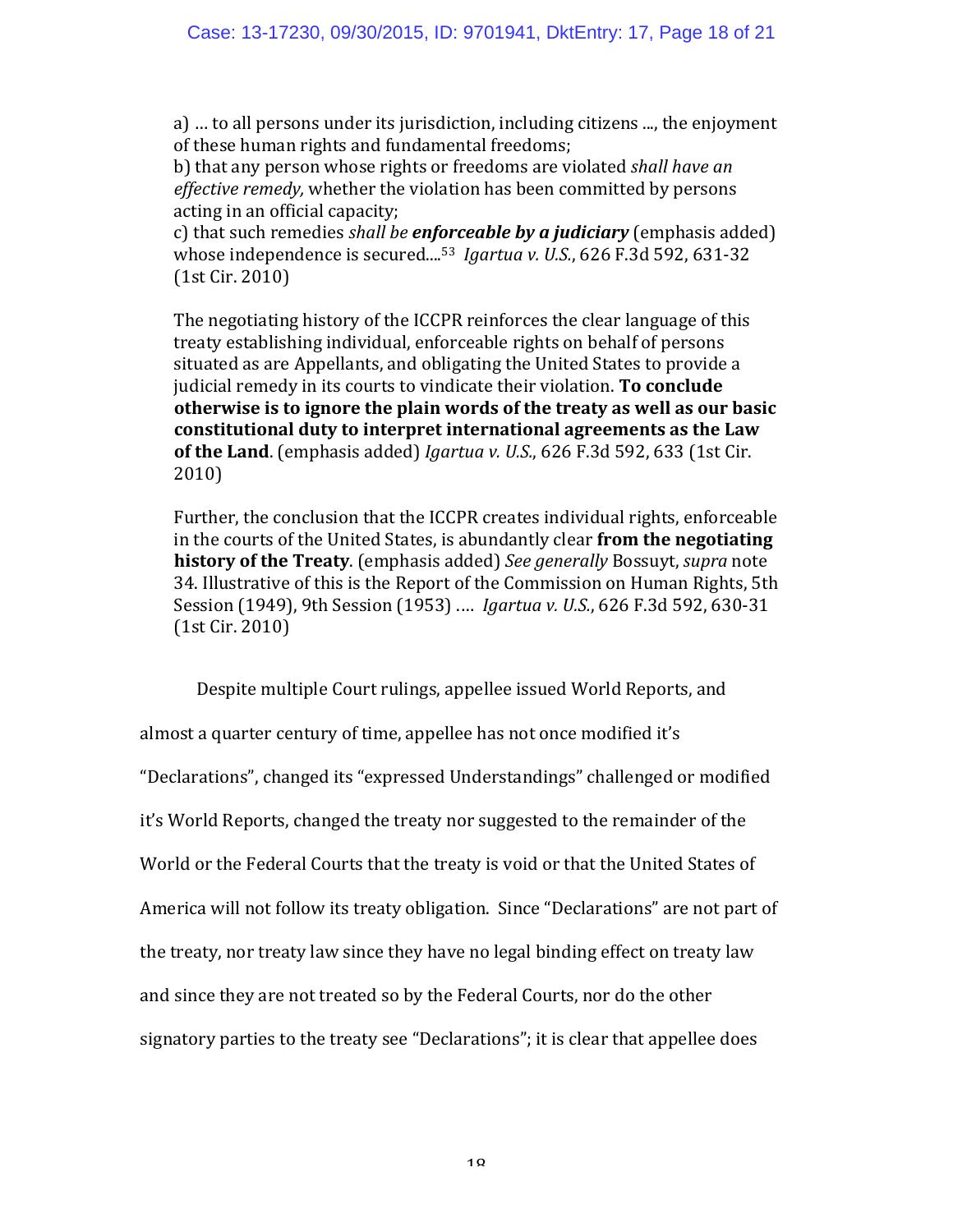not dispute that its "Declaration" has no legal effect upon the ICCPR treaty. Appellee has taken NO ACTION to change these facts and/or matters of law.

## **V.** Appellee has INTENTIONALLY misrepresented the ICCPR treaty obligations.

This case was originally introduced through the Federal Court in Nevada in 2013. Appellee has been aware of this pending litigation prior to that time. It has been clearly pointed out to appellee (and this Court) that the "self execution" notation is a "Declaration" not an "expressed Understanding." Appellee has had several years to read the ICCPR treaty with its "expressed Understandings", "Reservations" and "Declarations" as noted supra. Appellee has had that time to address the Federal Court rulings, pass legislation, change or modify its reports made to the United Nations as part of the World public record. It has made no effort to do so. Despite the obvious error, appellee has continued to promulgate this error and the Federal Courts have failed to recognize the error and in fact have continued to promulgate it, despite it being clearly presented in this case. For the reasons presented in the appellant briefs, appellee has demonstrated *mala fides*.

#### **CONCLUSION**

As a matter of fact, there is NO EXPRESSED "UNDERSTANDING" limiting the ICCPR treaty obligations and its subsequent "execution". As a matter of fact, the appellee has stipulated that "all the necessary legislation was in place to provide for domestic effect of law" prior to the ratification of the treaty. Appellee has stipulated to this in each of the FOUR reports generated by appellee for the United Nations and

1 $\Omega$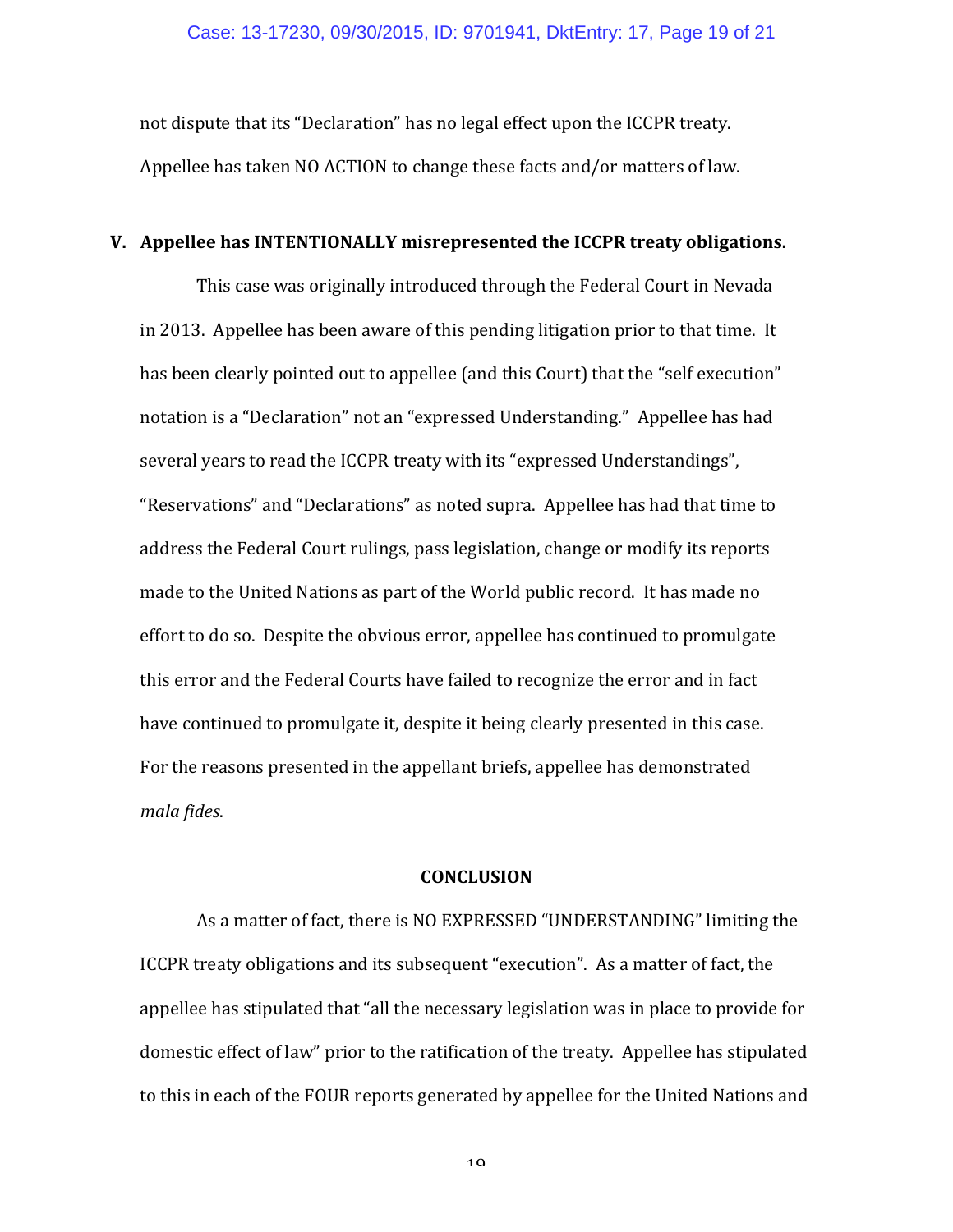#### Case: 13-17230, 09/30/2015, ID: 9701941, DktEntry: 17, Page 20 of 21

World record. As a matter of fact and law, the U.S. Senate has not altered the terms of the treaty nor enacted legislation to challenge the Courts legal standing that "Declarations" have no legal impact on treaty law. As a matter of fact, the appellee has stipulated that the treaty provides an obligation to U.S. Citizens including remedies in these FOUR reports. As a matter of law, the Courts have held that the terms of a treaty may not be interpreted by the Courts but must be upheld by the Courts as they are stated in the treaty.

If appellee disagreed with the Courts ruling on treaties or the U.S. Constitutional limitations on treaty power, Congress has a Constitutional obligation to act accordingly. It has not! Consequently, as a matter of fact, appellee has not acted and is aware that it has and continues to INTENTIONALLY misrepresenting the facts before the Federal Courts; as appellant has repeatedly brought it to both the appellee and this Courts attention. It is a major error of National importance for this Court to allow appellee to continue to misrepresent a "Declaration" as an "expressed Understanding" and then declare to the world that no legislation is necessary to provide for domestic effect of law of the ICCPR treaty, which by definition is a "self-executing" treaty. The Courts have erred in not addressing this before now and in not addressing it currently. The balance of powers obligates this Court to Constitutionally defend the U.S. Constitution and protect the people when appellee abuses the people and violates the rights of its Citizens. Thus was the purpose of separation of powers.

It saddens appellant that ICCPR treaty law has been heard for decades and that appellee and the Courts have misrepresented and misused treaty terms and

 $20$